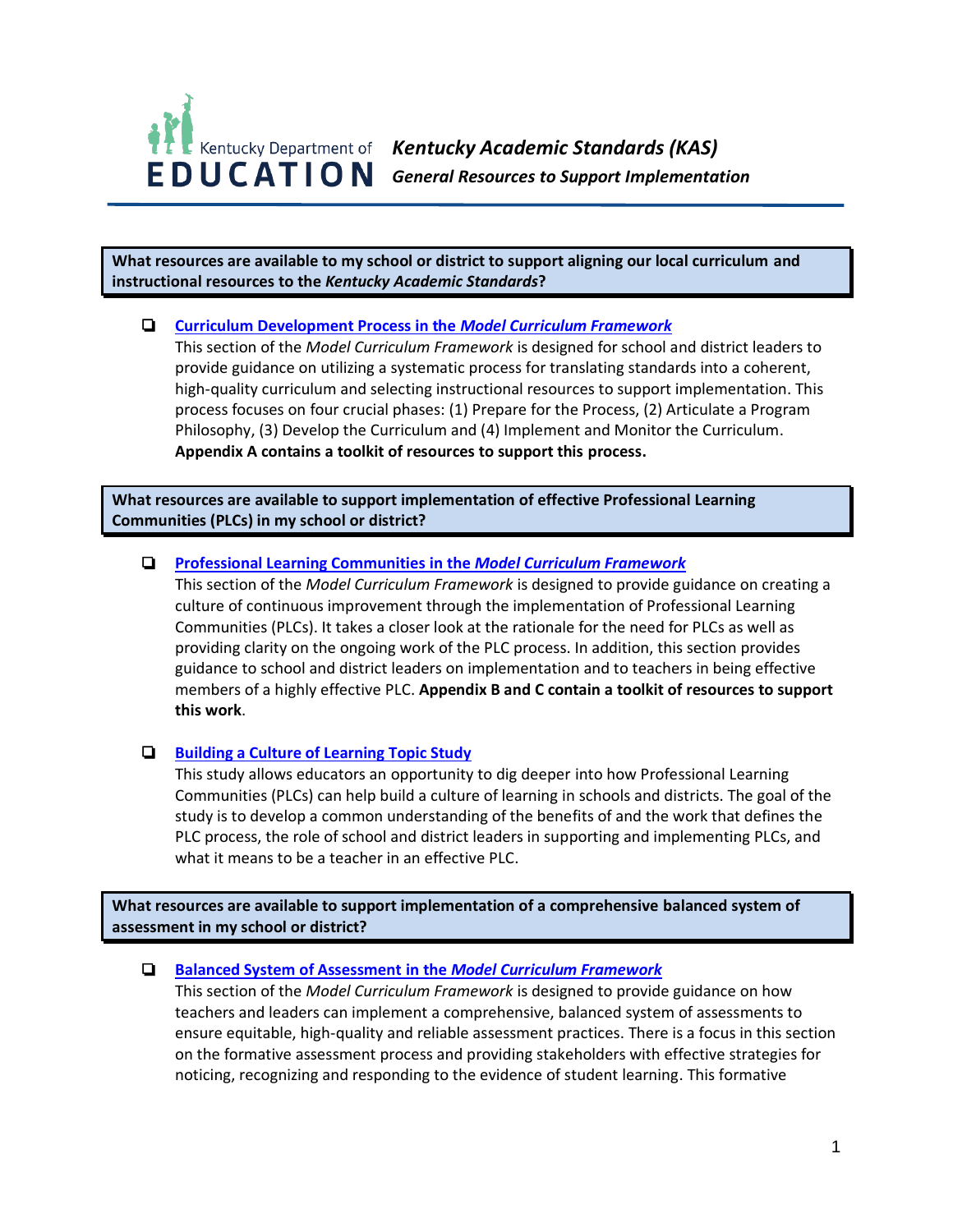assessment process works to support continuous progress towards students' learning goals and grade level standards. **Appendix D contains a collection of modules to support this work.**

## ❏ **[Leading a Balanced System of Assessment](https://kystandards.org/standards-resources/pl-mods/cdig/) Professional Learning Series Modules**

This professional learning series, developed in partnership with WestEd, is designed to support school and district leaders as they develop and implement a comprehensive, balanced assessment system at the local level. It also provides guidance for creating the conditions necessary for implementation of high-quality formative assessment practices in classrooms across a school or district. The series consists of three modules and a toolkit of resources to support implementation.

## ❏ **[Leading a Comprehensive Balanced Assessment System](https://kystandards.org/standards-resources/pl-mods/cdig/)**

This module will support school and district leaders to understand the characteristics and value of a comprehensive, balanced assessment system as well as the role that leaders play in developing and sustaining a comprehensive, balanced assessment system. Leaders will learn about the essential components of a comprehensive, balanced assessment system and how different assessments can work together to support student learning.

### ❏ **Leading for [Formative Assessment](https://kystandards.org/standards-resources/pl-mods/cdig/)**

This module will support school and district level leaders to understand the formative assessment process and the culture necessary for high-quality formative assessment to improve student outcomes. The module also will take a closer look at how leaders can empower teachers and foster student ownership of learning within the formative assessment process.

### ❏ **[Leveraging Tools for Assessment Leadership](https://kystandards.org/standards-resources/pl-mods/cdig/)**

This module will orient school and district level leaders to a suite of tools to support comprehensive, balanced assessment systems and high-quality formative assessment practice. This module also will help leaders determine the purpose of each tool in the context of their own system, which tools are most relevant, and when and how to use them.

### ❏ **[Assessment Leadership Toolkit](https://education.ky.gov/curriculum/standards/kyacadstand/Documents/KDE_Leadership_Modules_Toolkit.pdf)**

This toolkit, in combination with the three modules, is intended to help guide leaders as they work to develop and implement a comprehensive, balanced system of assessment and formative assessment at the local level. The toolkit is designed for maximum flexibility to support leaders as they work to implement both processes and the relevant tools for each process may be adapted as needed for local use, to support your siteappropriate action plan.

## ❏ **[Balanced Assessment Professional Learning Series Modules](https://kystandards.org/standards-resources/pl-mods/balanced-assessment-plms/)**

This professional learning series, developed in partnership with WestEd, is designed to support educators in leveraging quality assessment practices in order to effectively implement the standards and support all students in achieving their learning goals. Each module contains a PowerPoint and Facilitator's Guide for a one-hour professional learning session and a one-hour teacher collaboration activity.

## ❏ **[Comprehensive Balanced System of Assessment](https://education.ky.gov/curriculum/standards/kyacadstand/Documents/Model_Curriculum_Framework.pdf)**

In this module, participants learn about the essential components of a comprehensive, balanced assessment system and how different assessments can work together to support student learning.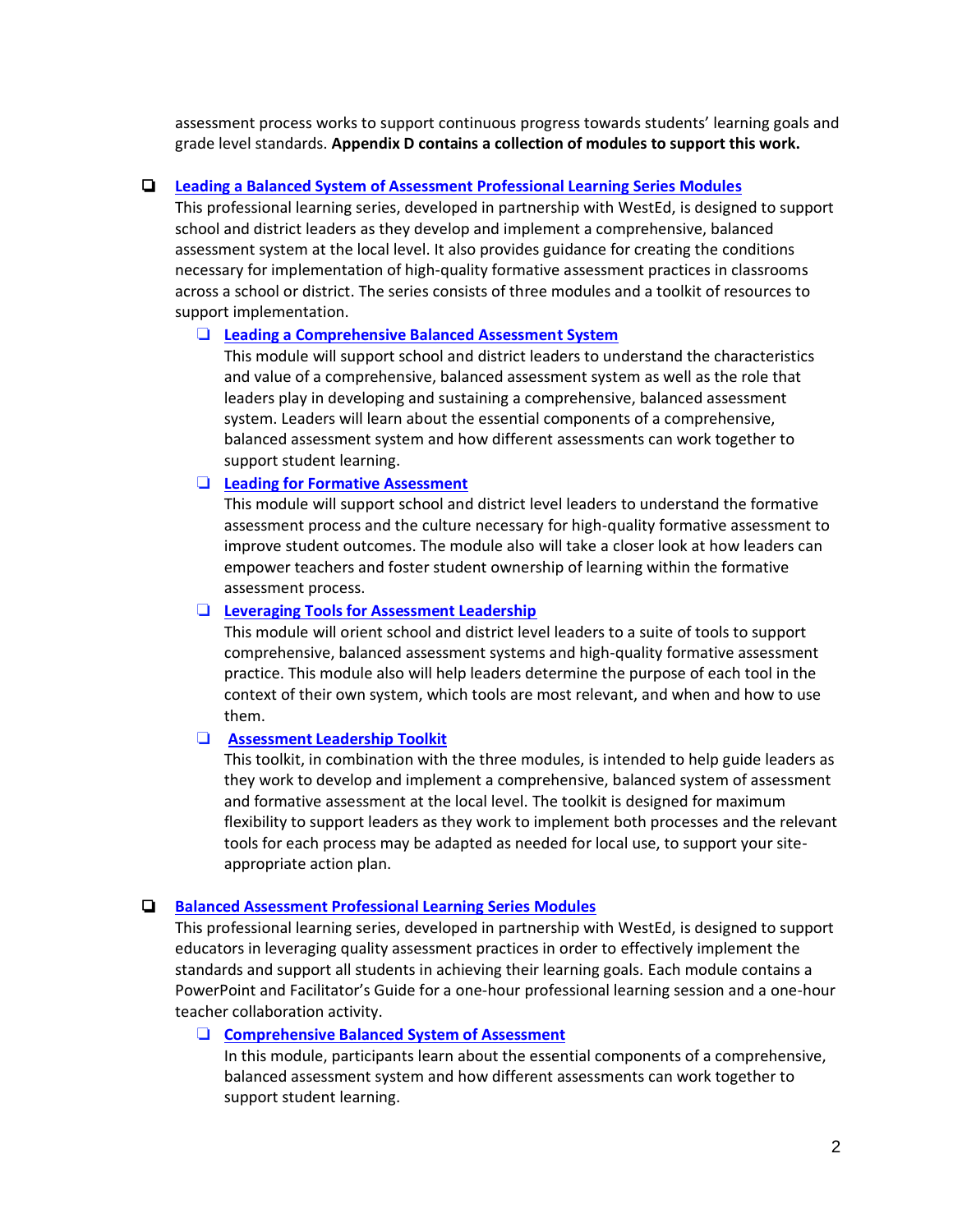## ❏ **[Understanding Formative](https://kystandards.org/standards-resources/pl-mods/balanced-assessment-plms/) Assessment**

In this module, participants build a common understanding of the assessment cycle in the formative assessment process.

❏ **[Clarifying and Sharing Learning Goals and Success Criteria](https://kystandards.org/standards-resources/pl-mods/balanced-assessment-plms/)**

In this module, participants will focus on how to elicit meaningful evidence of student learning through clarification of learning progressions, learning goals and success criteria.

### ❏ **[Eliciting Evidence of Student Learning](https://kystandards.org/standards-resources/pl-mods/balanced-assessment-plms/)**

In this two-part module, participants learn about designing and eliciting evidence of student learning aligned to the standards and valid assessment practices.

## ❏ **[Interpreting Evidence of Student Learning](https://kystandards.org/standards-resources/pl-mods/balanced-assessment-plms/)**

In these content-specific modules, participants learn about strategies for interpreting student evidence, engaging students in the interpretation and analysis of their own evidence and identifying patterns in student responses to inform teacher and student learning.

## ❏ **[Acting on Evidence of Student Learning](https://kystandards.org/standards-resources/pl-mods/balanced-assessment-plms/)**

In these content-specific modules, participants learn about strategies to adjust instruction in the moment as well as to improve teacher practice over time.

**What general resources are available to support implementation of evidence-based practices into classroom instruction?**

## ❏ **Evidence-Based Instructional Practices in the** *Model Curriculum Framework*

This section of the *Model Curriculum Framework* is designed to support school and district leaders as they coordinate a system of effective instruction aligned to the disciplinary practices and outcomes of the *KAS*, and in evaluating the quality of instructional resources. It also supports teachers in understanding what constitutes an evidenced-based instructional practice and in implementing them effectively. In addition to a general introduction and facilitation considerations, there are content-specific supports for each of six featured practices. **Appendix E contains a toolkit of resources to support this work.**

## ❏ **[Clarity for Learning Book Study](https://education.ky.gov/curriculum/standards/kyacadstand/Documents/Clarity_for_Learning_Book_Study_Learning_Plan_and_Resources.pdf)**

This self-paced study focuses on how teachers gain clarity through constructing learning intentions and success criteria aligned to the standards that allow students to identify where they are going, how they are progressing and where they will go next. The study focuses on answering two critical questions: (1) How can clarity improve teaching and learning? and (2) How does clarity serve as the foundation for other powerful, evidence-based practices?

**What resources are available to assist in planning professional learning to support implementation of the specific content area standards***?* 

### ❏ **[Content Specific Implementation Guidance Documents](https://education.ky.gov/curriculum/standards/kyacadstand/Documents/Breaking_Down_a_Mathematics_Standard.pdf)**

The purpose of the Standards Implementation Guides is to help schools and districts identify resources available from the Kentucky Department of Education (KDE) to support standards implementation. Schools and districts may be in various stages of the standards implementation process and the Standards Implementation Guides provide a list of resources by the content